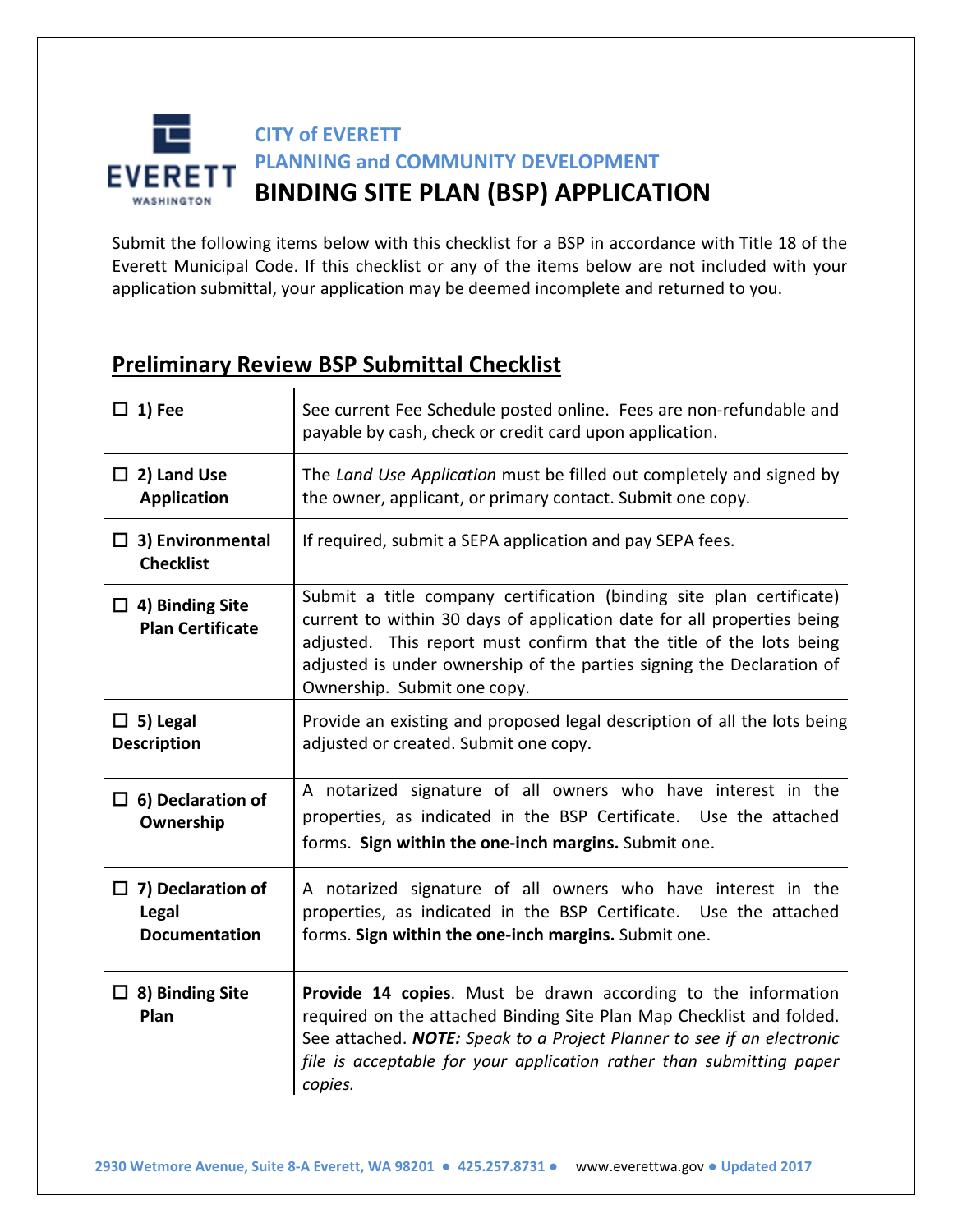| 9) Site<br><b>Development Plan</b>               | Provide 20 copies (unless 20 copies were submitted with SEPA).<br>Provide a detailed site plan showing the proposed improvements on<br>the site and phasing, if applicable. Also provide a reduced 11" x 17"<br>copy. Fold all copies and make them into sets with the Binding Site<br>Plan copies. NOTE: Speak to a Project Planner to see if an electronic<br>file is acceptable for your application rather than submitting paper<br>copies. |                                                                                                                 |  |
|--------------------------------------------------|-------------------------------------------------------------------------------------------------------------------------------------------------------------------------------------------------------------------------------------------------------------------------------------------------------------------------------------------------------------------------------------------------------------------------------------------------|-----------------------------------------------------------------------------------------------------------------|--|
| <b>Submit Application</b><br>with this Checklist | In Person:                                                                                                                                                                                                                                                                                                                                                                                                                                      | City of Everett Public Works Building, Permit Counter<br>3200 Cedar St 2 <sup>nd</sup> Floor, Everett, WA 98201 |  |
|                                                  | By Mail:                                                                                                                                                                                                                                                                                                                                                                                                                                        | City of Everett Planning and Community Development<br>2930 Wetmore Ave Ste. 8-A, Everett, WA 98201              |  |

 **2930 Wetmore Avenue, Suite 8-A Everett, WA 98201 ●****425.257.8731 ●** www.everettwa.gov**●****Updated 2017**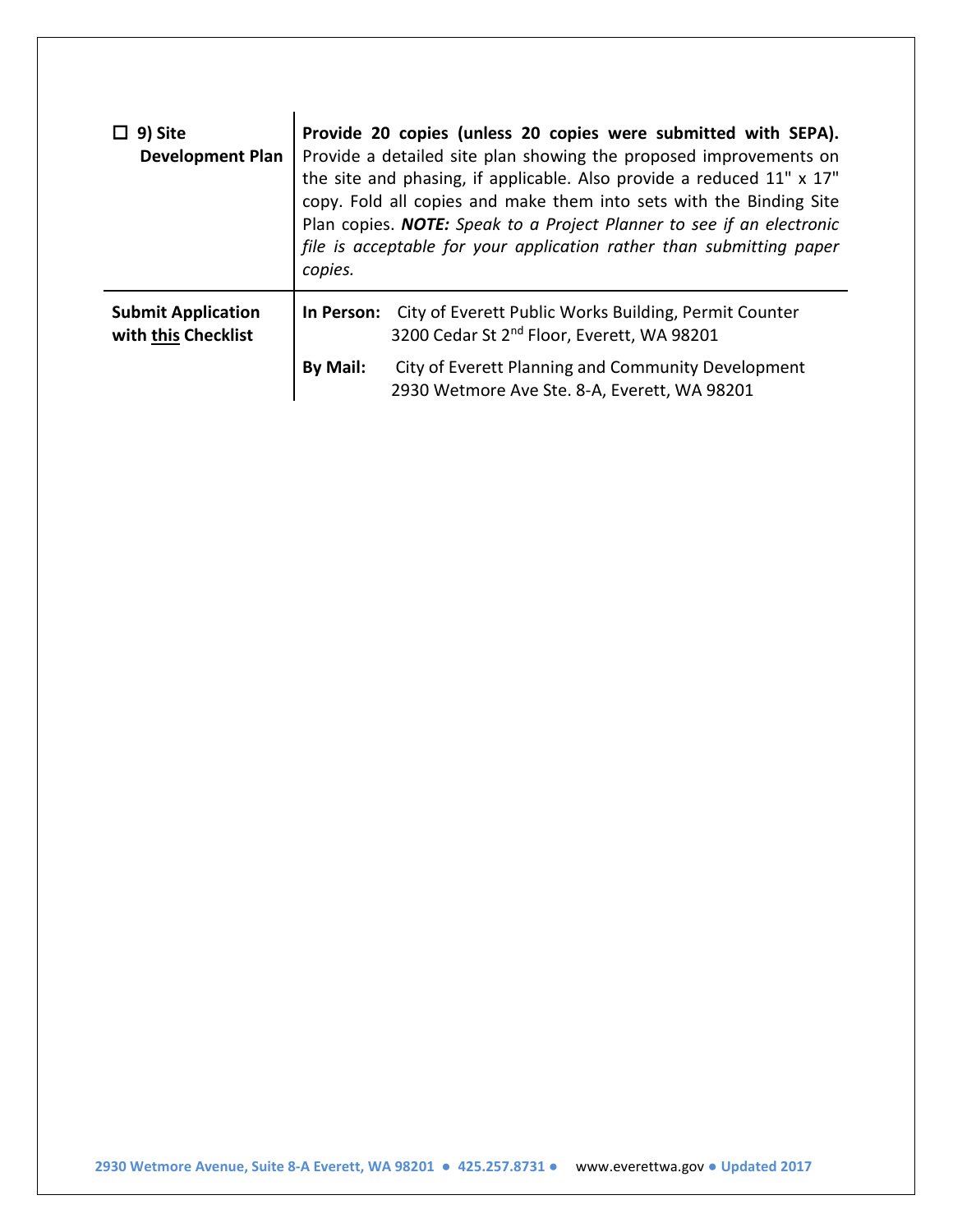### **Final BSP Submittal Checklist**

**Submit the following items below to the Planning Department. NOTE: Site improvements as a condition of preliminary approval may be required to be completed prior to application for final approval.** 

| $\Box$ 1) Fee                                                        | The Final BSP fee shall be paid at the time the signed map is returned.                                                                                                                                                                                                                                                                                                                                                                                                    |  |  |
|----------------------------------------------------------------------|----------------------------------------------------------------------------------------------------------------------------------------------------------------------------------------------------------------------------------------------------------------------------------------------------------------------------------------------------------------------------------------------------------------------------------------------------------------------------|--|--|
|                                                                      | Fee Paid: ________________<br>Receipt #: _______________                                                                                                                                                                                                                                                                                                                                                                                                                   |  |  |
| $\Box$ 2) Final Binding<br><b>Site Plan Map</b>                      | 1) Provide two copies of the final Binding Site Plan maps for<br>review. The maps must meet the requirements of the Binding<br>Site Plan Map Checklist and the recording requirements of the<br>Snohomish County Auditor's Office which can be found at:<br>http://www.snohomishcountywa.gov/<br>2) Once the BSP final map has been reviewed and comments<br>provided, you will then submit one signed original for City staff<br>to sign and return to you for recording. |  |  |
| $\Box$ 3) Binding Site<br><b>Plan Certificate</b>                    | Must be current to within 30 days of the recording date. If not, submit<br>new certificates. This report must confirm that the title of the lands<br>being subdivided is under the ownership of the parties signing the<br>map.                                                                                                                                                                                                                                            |  |  |
| $\Box$ 4) Conditions,<br><b>Covenants and</b><br><b>Restrictions</b> | Submit copies of restrictions and covenants, if any, which will be<br>necessary to address common parking, access, and utility facilities, as<br>well as maintenance of such facilities. Such restrictions and covenants<br>must be recorded prior to or simultaneously with the binding site plan.                                                                                                                                                                        |  |  |
| $\Box$ 5) Other<br><b>Documents</b>                                  | Statutory warranty deeds, local improvement district covenants and<br>easement documents.                                                                                                                                                                                                                                                                                                                                                                                  |  |  |
| $\Box$ 6) Declaration of<br>Ownership                                | If no longer current, a notarized signature of all owners who have<br>interest in the property, as indicated in the BSP Certificate.<br>Sign<br>within the one-inch margins.                                                                                                                                                                                                                                                                                               |  |  |
| 7) Declaration of<br>ப<br><b>Legal</b><br>Documentation              | If no longer current, a notarized signature of all owners who have<br>interest in the property, as indicated in the BSP Certificate. Use the<br>attached forms. Sign within the one-inch margins.                                                                                                                                                                                                                                                                          |  |  |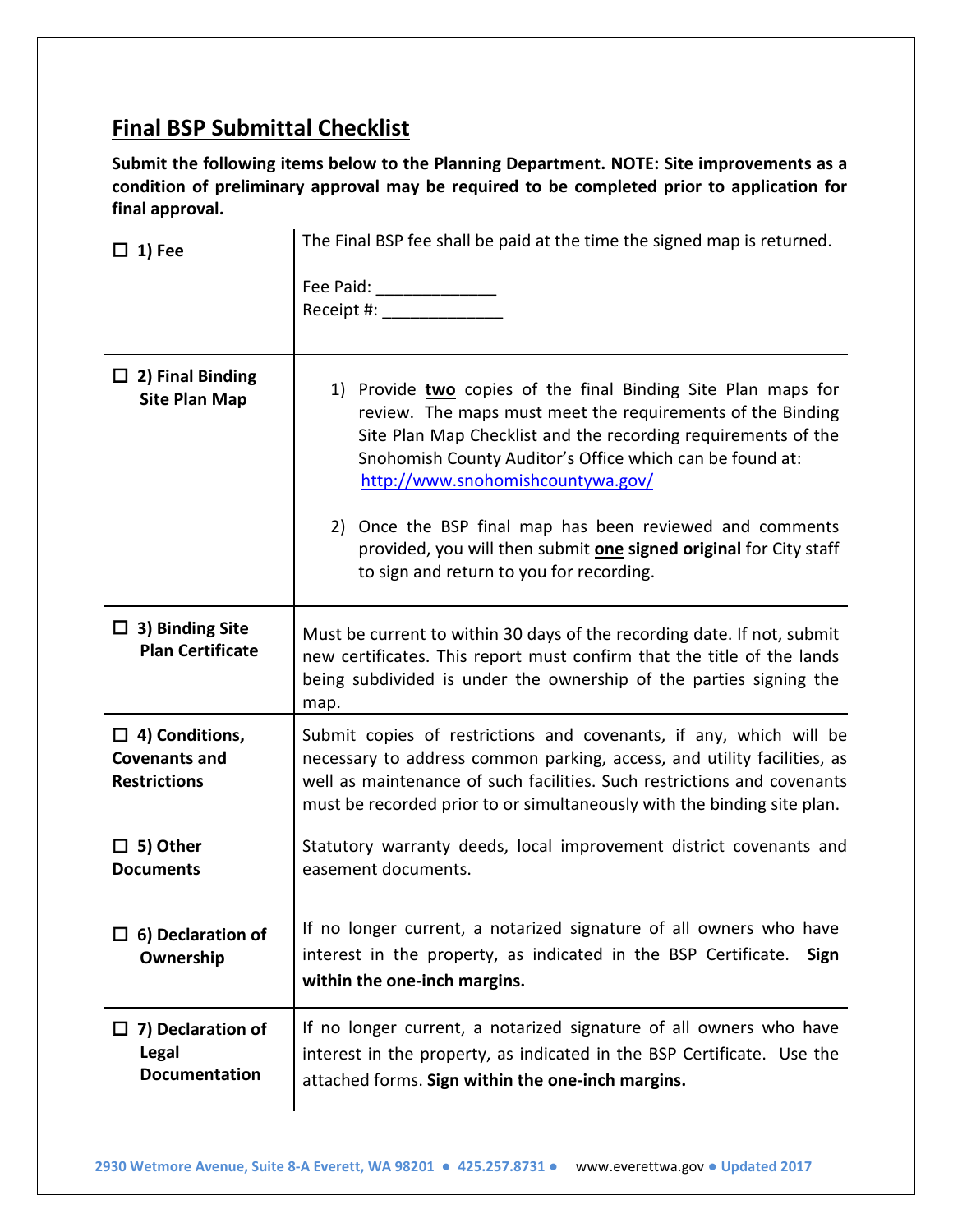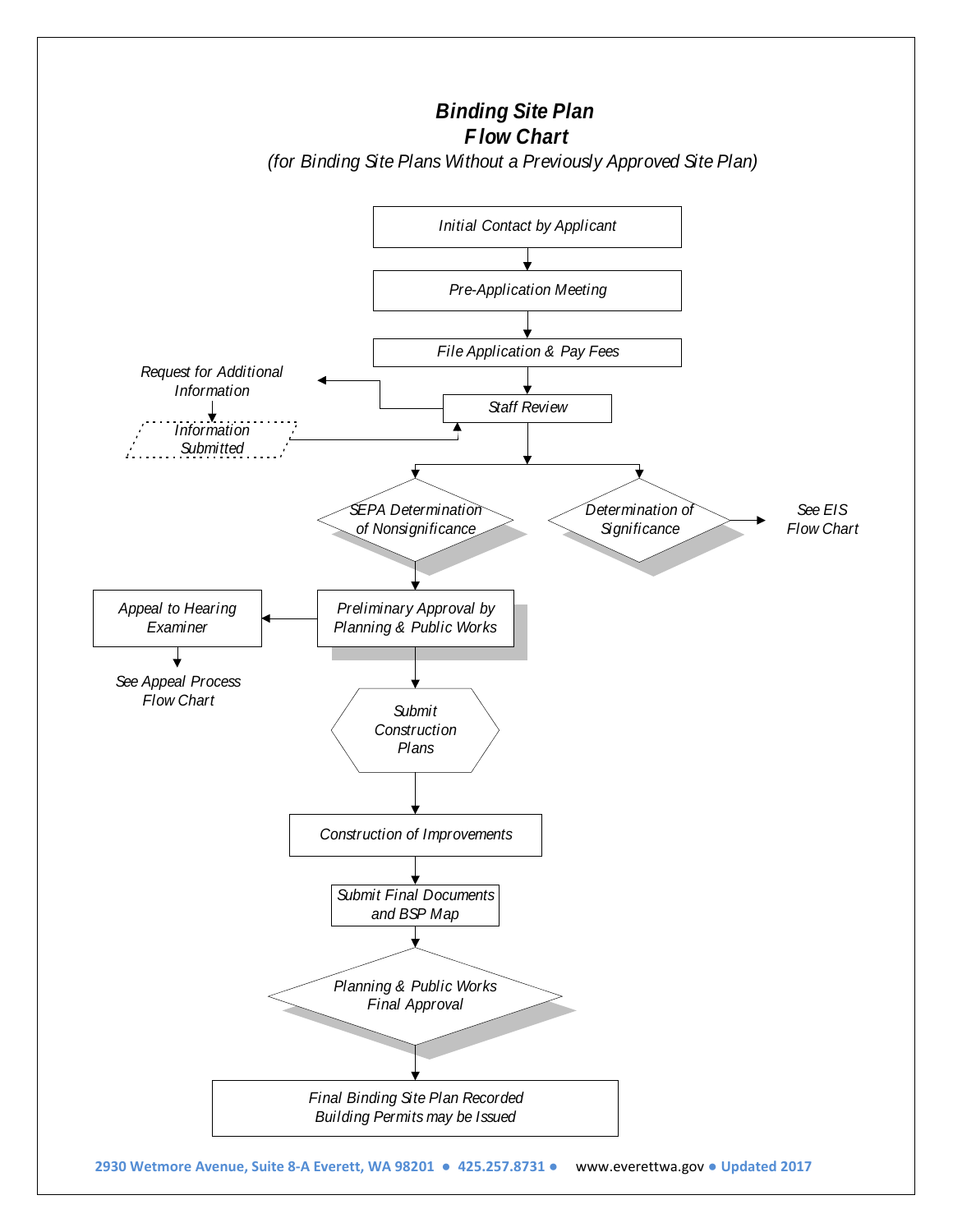

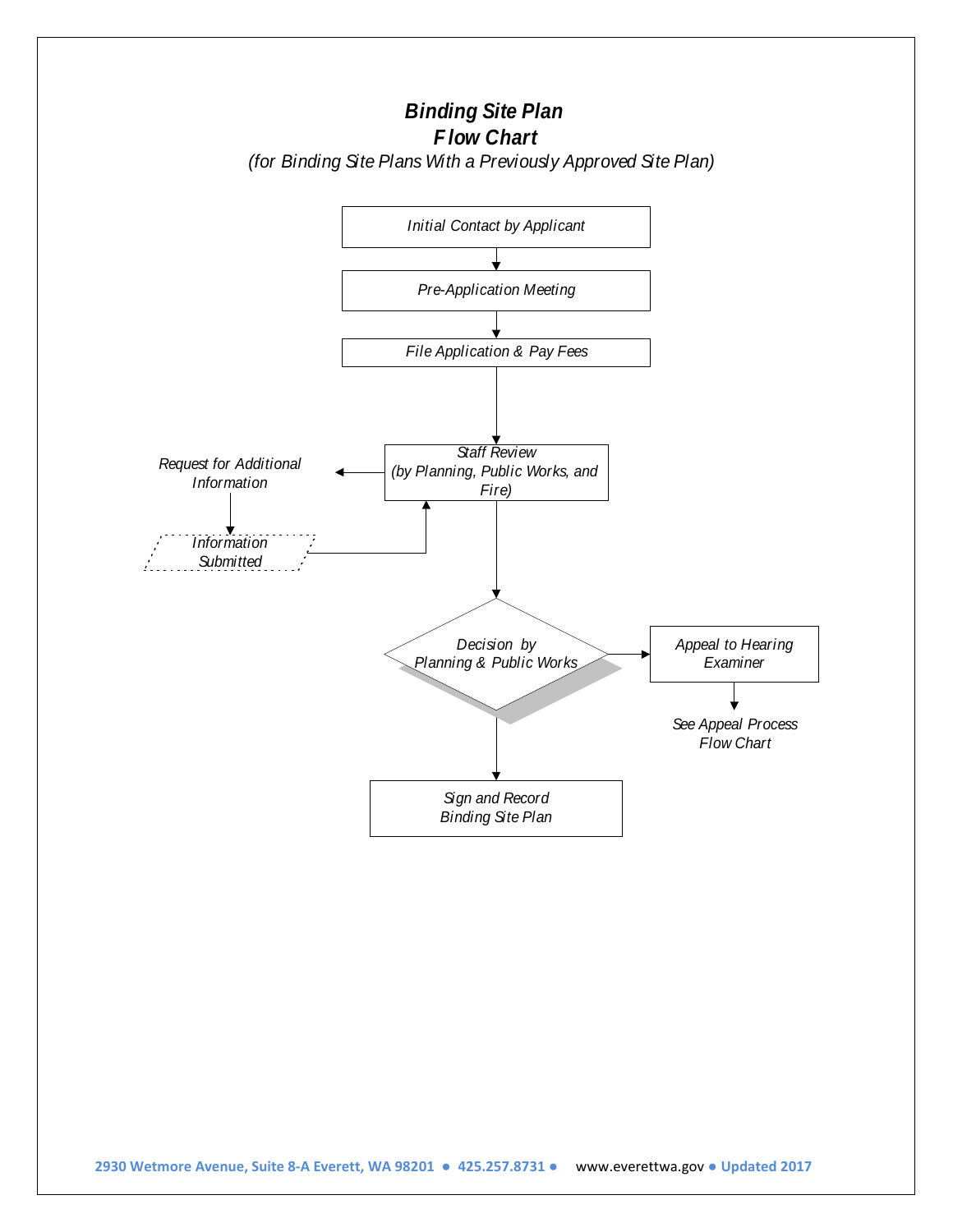# BINDING SITE PLAN REVIEW PROCESS

A. Application Submittal: If the Planning Department determines that the Binding Site Plan application is complete and meets all applicable requirements, it shall circulate the application to relevant City Departments and other agencies for a 10-day comment period. These Departments and agencies shall review the application and determine whether it meets all applicable city ordinances and requirements. All Binding Site Plans shall be reviewed for consistency with the criteria in EMC Chapter 18.28.020.

B. SEPA Environmental Review: A SEPA review is required for all binding site plans, except for Binding Site Plans with a previously approved site plan (see next section). The Applicant shall submit a completed environmental checklist and pay the applicable fees at the time of application. If the City determines that the proposal will not have a significant environmental impact, it shall issue a Determination of Non-Significance (DNS), which requires a 14-day public notice. After the public comment period, there will be an appeal period lasting 14 calendar days.

Review Process for Binding Site Plans with a Previously Approved Site Plan: All binding site plans with a previously approved site plan shall be reviewed using the same process as under (A), above, except that the application shall be reviewed for consistency with the criteria in EMC Chapter 18.28.030. Departments involved in the review will be limited to Public Works, Fire, and Planning. A SEPA review is not required, unless the proposal will result in changes to the physical environment that are different than would occur as a result of actions from the previous approval. The project planner may revise the review procedures and application submittal requirements, depending upon the nature of the proposal and the extent to which the City has already reviewed the development. (Example: when the Applicant proposes creation of one additional lot for a BSP that has already been recorded, an application form and fees need not be submitted, except for a fee applicable to the increase in the number of lots).

C. Preliminary Decision: Upon completion of the preliminary Binding Site Plan review, the City will prepare a written preliminary decision for approval or disapproval of the proposed Binding Site Plan. The preliminary decision will contain findings, conclusions, and conditions that will have to be fulfilled prior to granting of Final Approval. In some cases where a project has already been built, the Applicant may be allowed to proceed directly to Final Approval.

D. Final Binding Site Plan Review: Upon completion of all improvements and compliance with the conditions of Preliminary Approval, the Applicant shall submit all documents necessary for Final Approval to the Public Works Department (see Application Submittal Checklist). If all conditions and requirements of Preliminary Approval have been met, the Planning Director, and City Engineer shall sign the final map. The map shall then be recorded with the County Auditor. The Applicant shall pay recording and filing fees. Note: Final residential condominium Binding Site plans need not show all of the lots at the time of recording of the Binding Site Plan map if the city has approved a phasing plan for public/private improvements.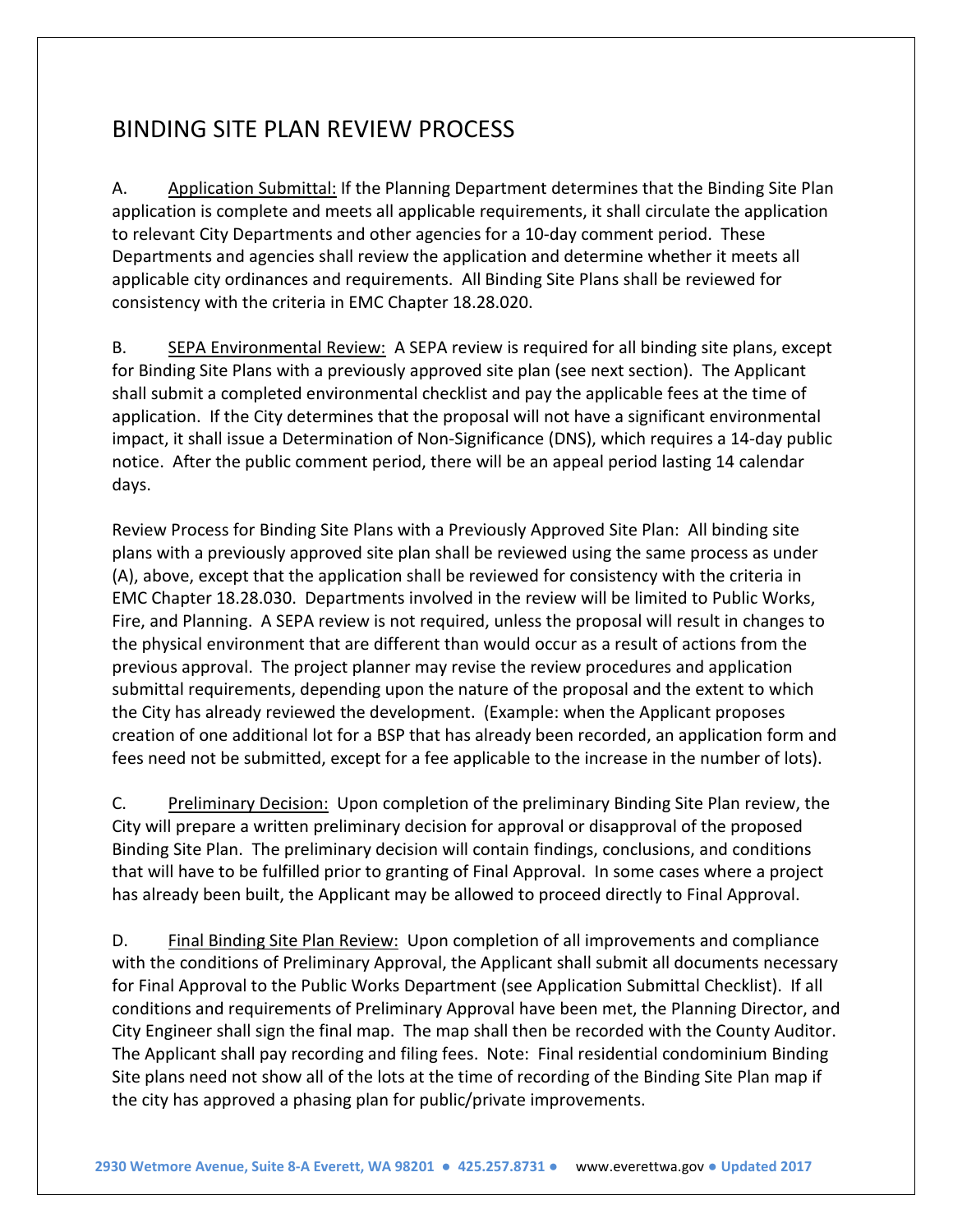#### DECLARATION OF OWNERSHIP INSTRUCTIONS

The Declaration of Ownership must be signed by all parties with interest in the real property. The parties with interest in the property will be listed in the Short Plat Certificate, Plat Certificate, Binding Site Plan Certificate, or Boundary Line Adjustment Certificate. For example, if a property owner wants to subdivide his/her property, he/she is married and there is a mortgage on the subject property, the declaration must be signed by the husband, the wife, and a representative of the mortgage company.

Separate forms are provided for individuals and corporations. The signatures must be provided on the appropriate form.

The owner(s) must insert or attach (and write in "Attached") the legal description for the property, insert the date, and sign the form. All names must be signed in the presence of a Notary Public. The Notary Public will request picture identification to notarize the signatures.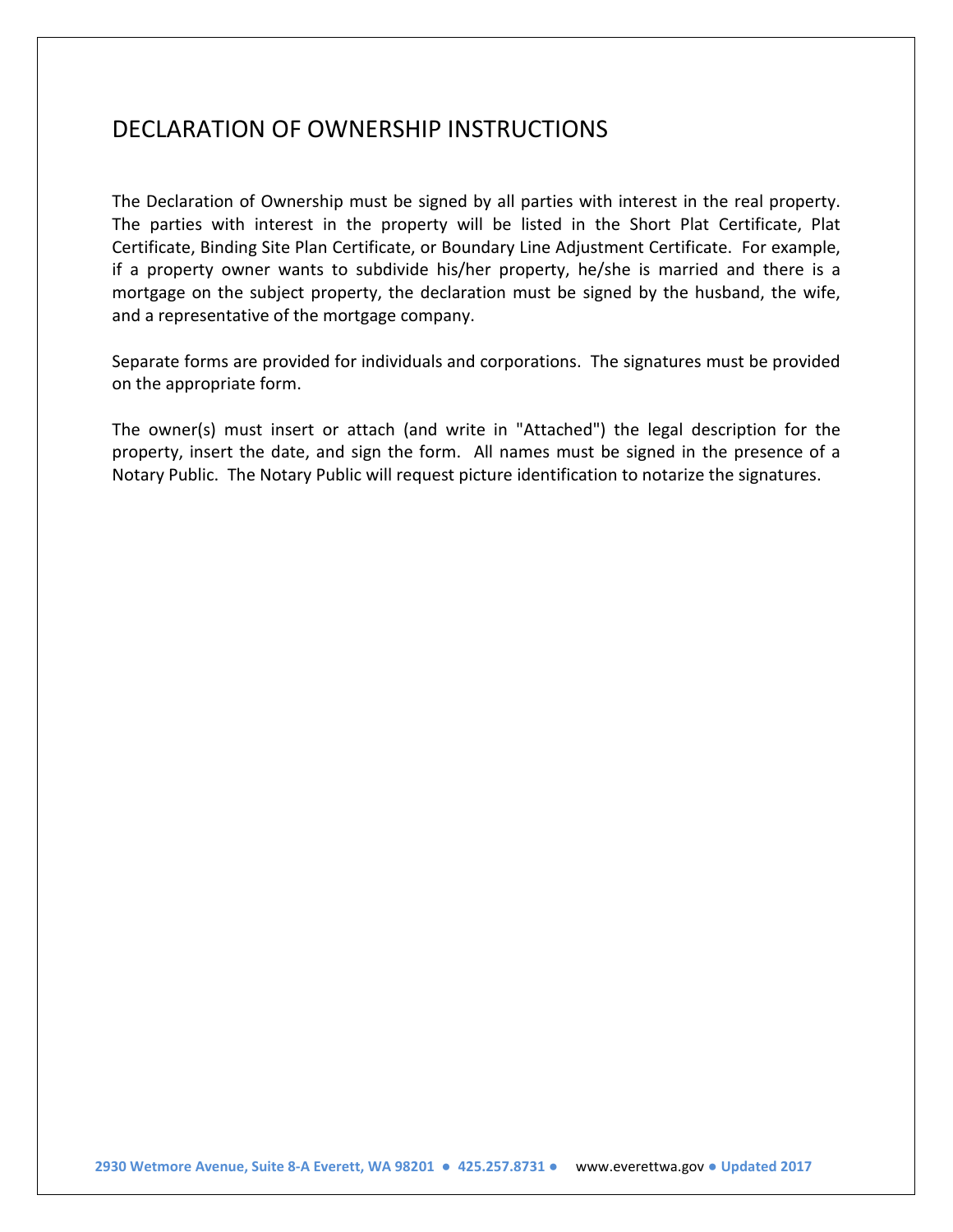# BINDING SITE PLAN MAP REQUIREMENTS

The following matrix shows the items that must be provided on maps. The matrix shows which of the following maps the information must be on: BSP maps submitted for preliminary approval, supplemental maps (site plan map) submitted for preliminary approval, and final BSP maps.

Preliminary and final maps must be on 18" x 24" sheets, with 2" margin on the left edge and 1/2" margin on other sides. On larger sites, the City may require that maps submitted for preliminary approval be on larger sheets.

**In order to be recorded by Snohomish County, the final maps must also be in conformance with Snohomish County's recording requirements.**

|                                                                                                                                                                                  | Preliminary<br>Map                              | Supplemental<br><b>Maps (Site</b><br>Plan) | <b>Final Maps</b>         |
|----------------------------------------------------------------------------------------------------------------------------------------------------------------------------------|-------------------------------------------------|--------------------------------------------|---------------------------|
| Name of the Binding Site Plan: Block with language<br>stating: City of Everett Binding Site Plan for<br>(Owner's Name).                                                          | X                                               | X                                          | X                         |
| Legal description of entire parcel.                                                                                                                                              | x (may be<br>on the plat<br>map or on<br>paper) |                                            | $\boldsymbol{\mathsf{x}}$ |
| North arrow, scale, date drawn.                                                                                                                                                  | x                                               | X                                          | x                         |
| Boundary lines of lots <sup>1</sup> , right-of-way for streets,<br>and easements with accurate bearings, dimensions<br>or angles and arcs, with central angles of all curves     | X                                               | X                                          | X                         |
| Location, names, and right-of-way widths of all<br>streets within the short subdivision and<br>immediately adjacent to the short subdivision.                                    | x                                               | X                                          | X                         |
| Lot numbers, block numbers.                                                                                                                                                      | X                                               | X                                          | X                         |
| Lot(s) existing prior to the binding site plan must be<br>designated by phantom letters and proposed lots<br>must be designated by solid letters.                                | X                                               |                                            |                           |
| Reference to private covenants and special short<br>plat restrictions, existing and proposed (both those<br>to be filed separately and on the face of the binding<br>site plan). | $\boldsymbol{\mathsf{x}}$                       |                                            | X                         |

<span id="page-7-0"></span><sup>&</sup>lt;sup>1</sup>All references to lots include tracts, parcels, and sites.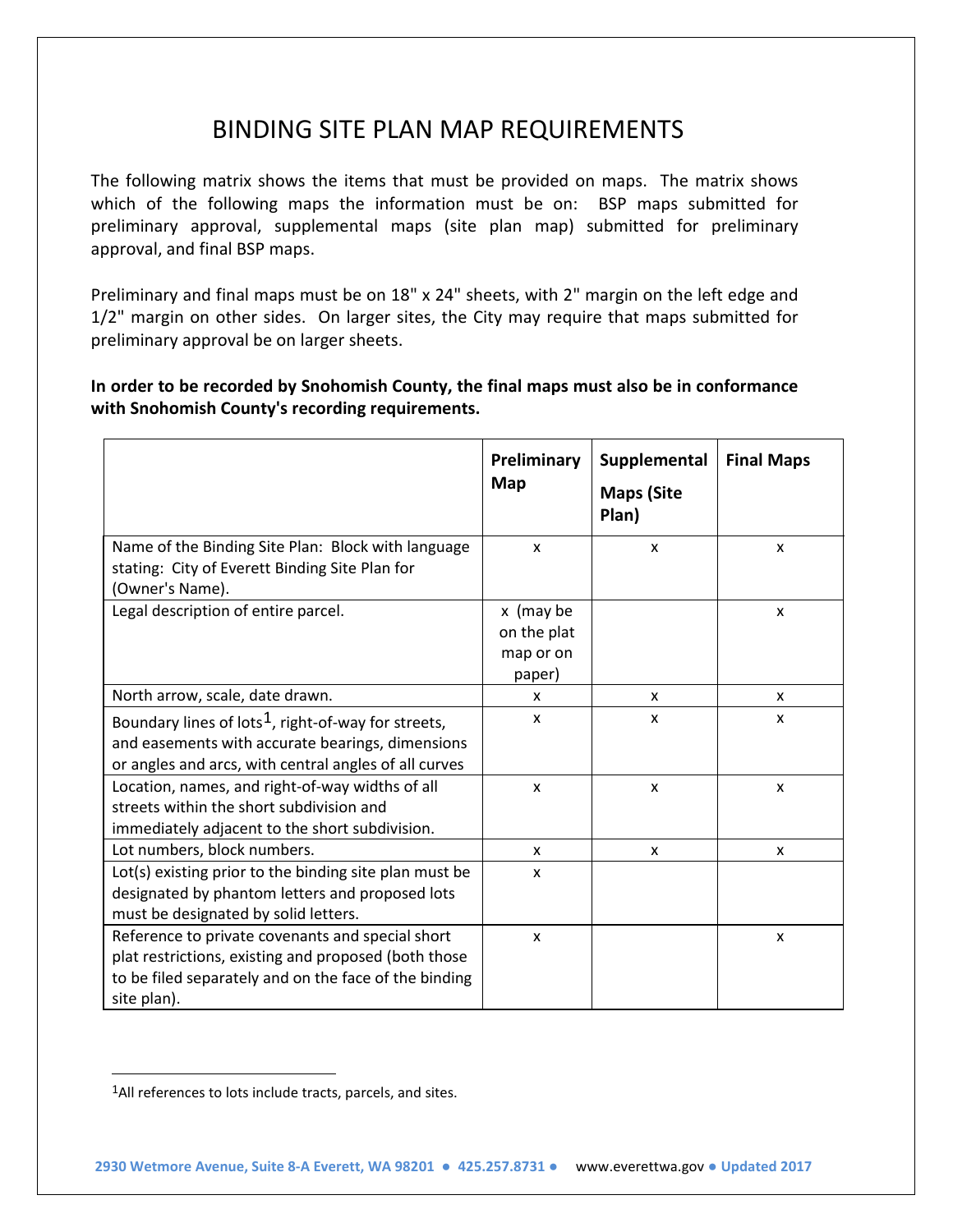| Location, dimensions and purpose of any               | x |   | x                  |
|-------------------------------------------------------|---|---|--------------------|
| easements, noting if the easements are private or     |   |   |                    |
| public.                                               |   |   |                    |
| Location and description of monuments and lot         | x |   | x                  |
| corners set and found. A boundary survey is           |   |   |                    |
| required for the preliminary submittal. (All lot      |   |   |                    |
| corners must be found and staked for final            |   |   |                    |
| approval.)                                            |   |   |                    |
| Datum elevations, per City of Everett datum.          | x | X | X                  |
| Descriptions and ties to all control points must be   | x | X | X                  |
| shown with dimensions, angles, and bearings.          |   |   |                    |
| Addresses of all existing structures.                 | x |   | x                  |
| Setbacks and encroachments of existing structures.    | x | X |                    |
| Area of all lots.                                     | x | x | x                  |
| Building setback lines only if requested by the       |   | X | $\pmb{\times}$     |
| Planning Department to show lot orientation for       |   |   |                    |
| corner lots or building setbacks different than       |   |   |                    |
| zoning code.                                          |   |   |                    |
| If your proposal includes a multiple family           |   | X |                    |
| development as part of the binding site plan, see     |   |   |                    |
| the site plan checklist for additional information    |   |   |                    |
| required on a supplemental site plan.                 |   |   |                    |
|                                                       |   |   |                    |
| If your site plan has already been approved, submit   |   |   |                    |
| that plan showing the lot lines and/or phasing plan.  |   |   |                    |
| The location of driveways, existing and proposed.     |   | X |                    |
| (Staff may require that driveways adjacent to the     |   |   |                    |
| site and across the street be shown.)                 |   |   |                    |
| Existing and proposed utilities, including sewer,     |   | X |                    |
| water, water quality facilities, and                  |   |   |                    |
| detention/retention/infiltration facilities.          |   |   |                    |
| Conceptual design of water quality and detention      | x | X | $\pmb{\mathsf{X}}$ |
| facilities.                                           |   |   |                    |
| Conceptual design of proposed recreation facilities   |   | x |                    |
| when applicable.                                      |   |   |                    |
| Fire hydrant location and distance to all portions of |   | X |                    |
| the building site(s).                                 |   |   |                    |
| Standard road section, if required by Public Works.   |   | x |                    |
| Existing and proposed elevation contours at           |   | X |                    |
| intervals no greater than 5', with benchmark per      |   |   |                    |
| City of Everett datum. Topographical survey is        |   |   |                    |
| required by a surveyor licensed in the State of       |   |   |                    |
| Washington. (Note: the city may require that          |   |   |                    |
| grading contours of 2' be provided for specific       |   |   |                    |
| proposals.)                                           |   |   |                    |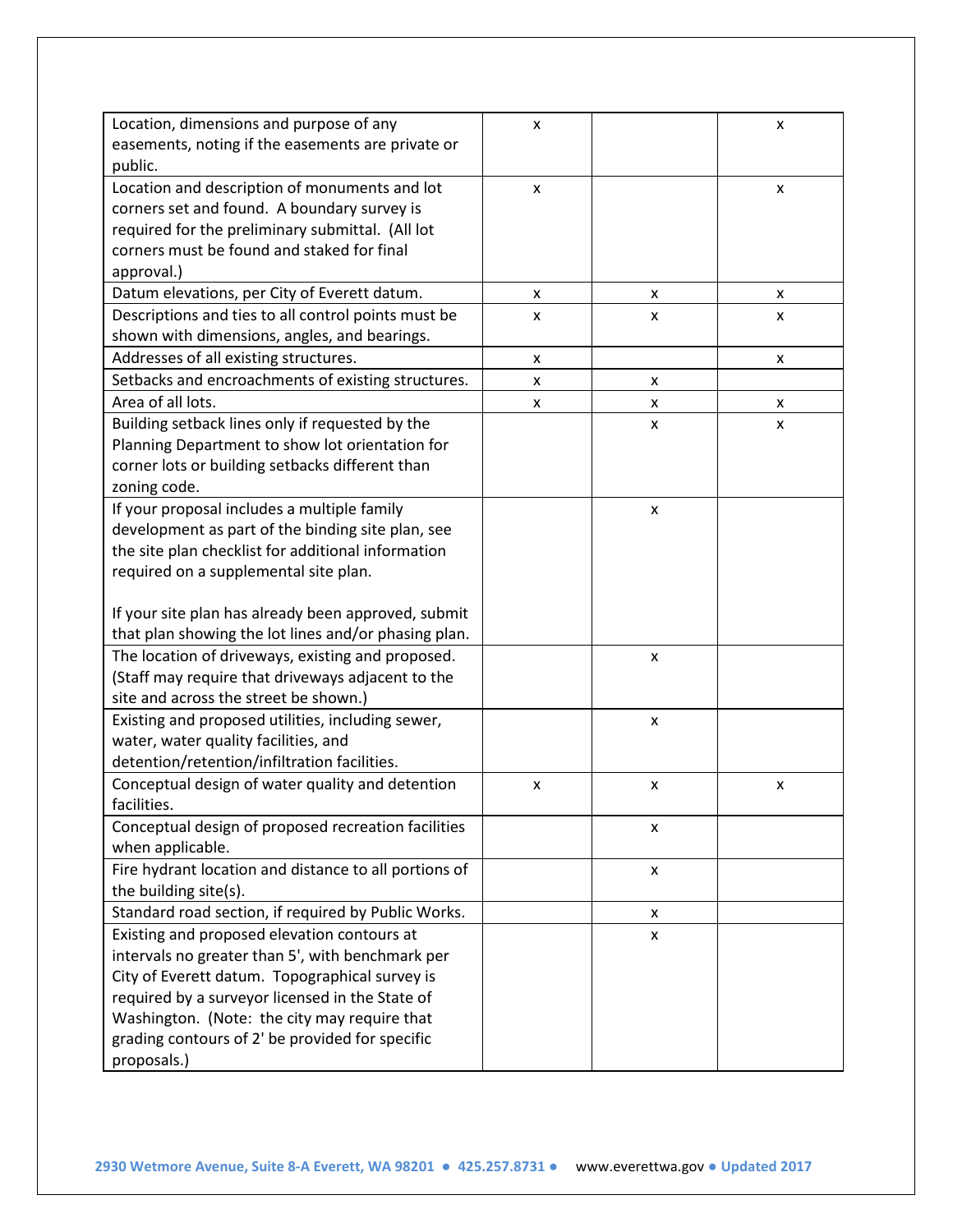| Environmentally sensitive areas (ESAs) per Section<br>37 of the Zoning Code, including:<br>• Areas of flood hazard.<br>• Streams on or within 100 feet of the project site<br>and their buffers. (Also see the site plan<br>requirements in the Administrative Guidelines for<br>the Identification and Evaluation of Wetlands and<br>Streams.)<br>. Wetlands on or within 100 feet of the project site<br>and their buffers. (Also see the site plan<br>requirements in the Administrative Guidelines for<br>the Identification and Evaluation of Wetlands and<br>Streams.)<br>• Geologically hazardous areas on or within 25 feet<br>of the project site and their buffers, including:<br>1. slopes of 40% and greater,<br>2. erosion hazard areas when associated with<br>another ESA,<br>3. landslide hazard areas, and<br>4 seismic hazard areas.<br>• Fish and wildlife conservation areas.<br>• Slopes of 25% or greater associated or in<br>conjunction with one or more of the ESAs listed<br>above.<br>• Ground water discharge areas, such as springs<br>and seeps, that are associated with or occur upon<br>any of the ESAs listed above.<br>• Where buffers are related to slopes, the top, toe,<br>and side of the slope must be shown.<br>• Location of the Snohomish River, Puget Sound<br>(Port Gardner Bay), or Silver Lake if abutting the<br>site. (If development is proposed within 200 feet of<br>the shoreline or within the flood plain of the river<br>see the Shoreline Permit application for details<br>regarding site plan requirements.)<br>Proposed stream or wetland mitigation areas. |   | X              |   |
|--------------------------------------------------------------------------------------------------------------------------------------------------------------------------------------------------------------------------------------------------------------------------------------------------------------------------------------------------------------------------------------------------------------------------------------------------------------------------------------------------------------------------------------------------------------------------------------------------------------------------------------------------------------------------------------------------------------------------------------------------------------------------------------------------------------------------------------------------------------------------------------------------------------------------------------------------------------------------------------------------------------------------------------------------------------------------------------------------------------------------------------------------------------------------------------------------------------------------------------------------------------------------------------------------------------------------------------------------------------------------------------------------------------------------------------------------------------------------------------------------------------------------------------------------------------------------------------------------------------------------|---|----------------|---|
|                                                                                                                                                                                                                                                                                                                                                                                                                                                                                                                                                                                                                                                                                                                                                                                                                                                                                                                                                                                                                                                                                                                                                                                                                                                                                                                                                                                                                                                                                                                                                                                                                          |   |                |   |
| Environmentally Sensitive Area & Buffer Tracts                                                                                                                                                                                                                                                                                                                                                                                                                                                                                                                                                                                                                                                                                                                                                                                                                                                                                                                                                                                                                                                                                                                                                                                                                                                                                                                                                                                                                                                                                                                                                                           | x | x              | x |
| <b>Easement Provisions:</b>                                                                                                                                                                                                                                                                                                                                                                                                                                                                                                                                                                                                                                                                                                                                                                                                                                                                                                                                                                                                                                                                                                                                                                                                                                                                                                                                                                                                                                                                                                                                                                                              |   |                | X |
| Surveyor's Seal and Signature on all pages.                                                                                                                                                                                                                                                                                                                                                                                                                                                                                                                                                                                                                                                                                                                                                                                                                                                                                                                                                                                                                                                                                                                                                                                                                                                                                                                                                                                                                                                                                                                                                                              | x | X              | x |
| Surveyor's Certificate:                                                                                                                                                                                                                                                                                                                                                                                                                                                                                                                                                                                                                                                                                                                                                                                                                                                                                                                                                                                                                                                                                                                                                                                                                                                                                                                                                                                                                                                                                                                                                                                                  | x | $\pmb{\times}$ | X |
| A certification by a Surveyor licensed in the State of<br>Washington, that the survey is accurate and<br>conforms to the provisions of city regulations and<br>State law.                                                                                                                                                                                                                                                                                                                                                                                                                                                                                                                                                                                                                                                                                                                                                                                                                                                                                                                                                                                                                                                                                                                                                                                                                                                                                                                                                                                                                                                |   |                |   |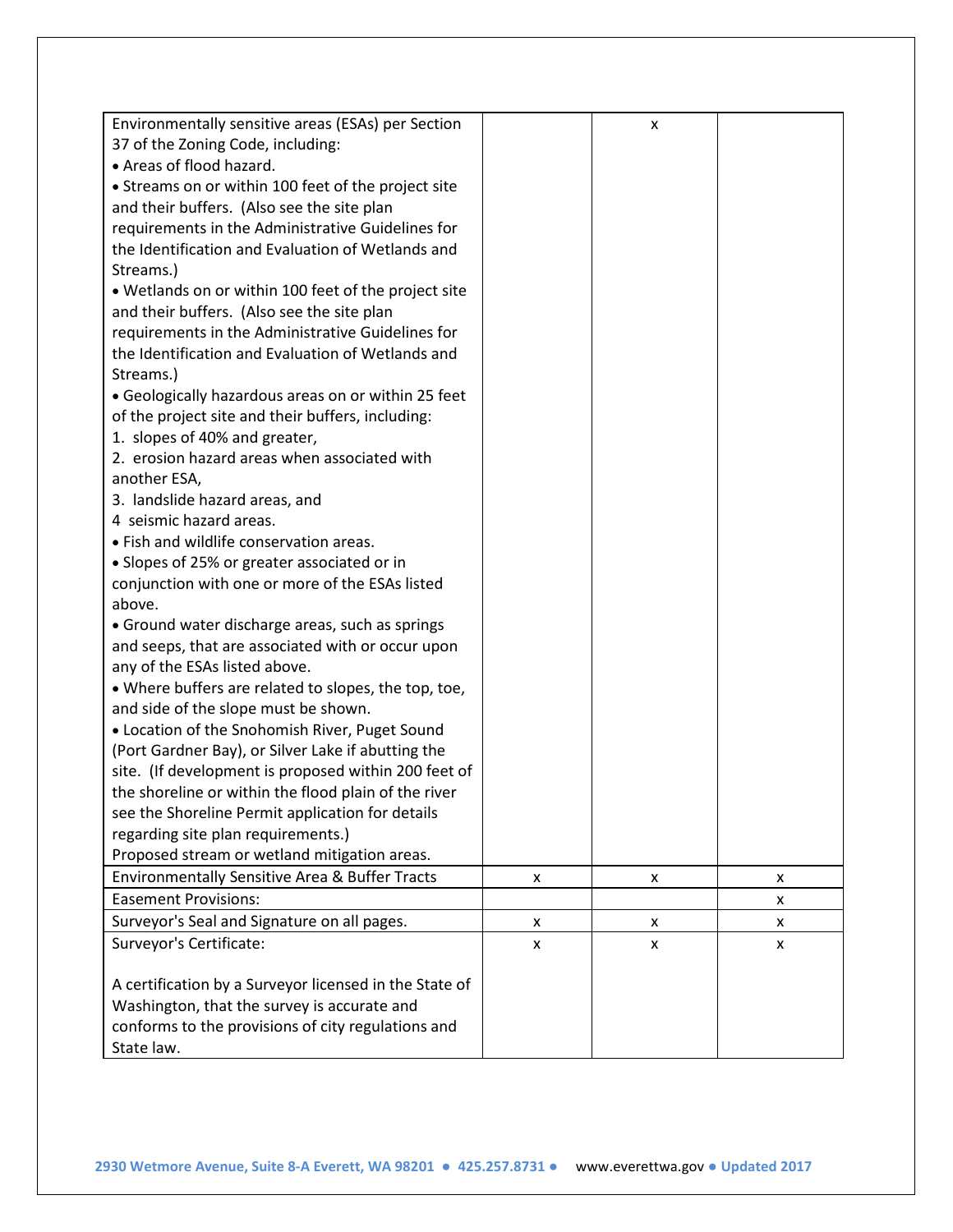| Treasurer's Certificate:                                                                                                                                                                                                                                | x |
|---------------------------------------------------------------------------------------------------------------------------------------------------------------------------------------------------------------------------------------------------------|---|
| I, Treasurer of the City of Everett, do hereby certify<br>that all local improvement assessments on the<br>within described tract of land have been fully paid<br>and discharged as of ______________, 20____.<br>Treasurer, City of Everett            |   |
| Approvals: Short Subdivision No. ________                                                                                                                                                                                                               | x |
| The City of Everett hereby determines that this<br>binding site plan conforms to RCW 58.17 and EMC<br>Title 18 and is hereby approved. Note: The City of<br>Everett does not in any way warrant nor guarantee<br>the accuracy of this record of survey. |   |
| Examined and approved this ___ day of ____ 20__.                                                                                                                                                                                                        |   |
| City of Everett Engineer                                                                                                                                                                                                                                |   |
| Examined and approved this ___ day of ___ 20_.                                                                                                                                                                                                          |   |
| Director, City of Everett Department of<br>Planning/Community Development                                                                                                                                                                               |   |
| Recording Certificate:                                                                                                                                                                                                                                  | x |
| Filed for record at the request of ____________ this<br>$\frac{1}{2}$ day of _______, 20__, at ___ minutes past ___<br>_m and recorded in Volume __ of Plats, page<br>records of Snohomish County, Washington.                                          |   |
| Snohomish County Auditor                                                                                                                                                                                                                                |   |
| Deputy County Auditor                                                                                                                                                                                                                                   |   |
| A statement that the division has been made with                                                                                                                                                                                                        | X |
| the free consent and in accordance with the desires                                                                                                                                                                                                     |   |
| of the owners.                                                                                                                                                                                                                                          |   |
| Dedication Certificate: If the binding site plan is                                                                                                                                                                                                     | x |
| subject to a dedication, the certificate or a separate                                                                                                                                                                                                  |   |
| written instrument shall also contain the dedication                                                                                                                                                                                                    |   |
| and a waiver of all claims for damages against the<br>city. Request disclaimer language.                                                                                                                                                                |   |
|                                                                                                                                                                                                                                                         |   |